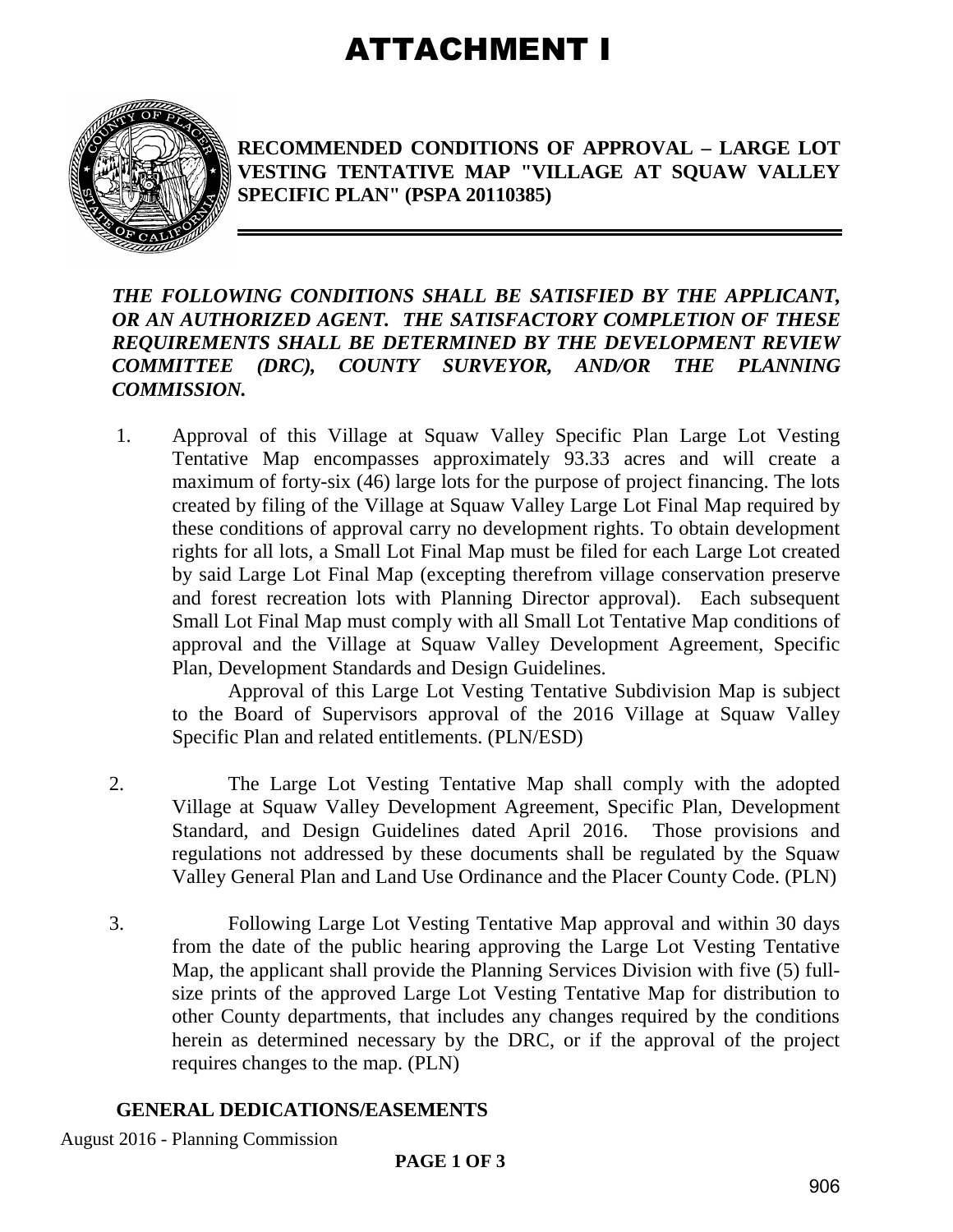- 4. Provide the following easements/dedications on the Large Lot Final Map to the satisfaction of the ESD and DRC:
	- A) Private road, public utility, public support, and emergency access easement (Ref. Chapter 16, Article 16.08, Placer County Code) along on-site roadways as shown on the Tentative Map dated July 12, 2016 and the Specific Plan, Development Standard, and Design Guidelines dated April 2016.
	- B) An Irrevocable Offer of Dedication to Placer County for highway easements (Ref. Chapter 16, Article 16.08, Placer County Code) along the onsite private roadways for road and utility purposes as shown on the Tentative Map dated July 12, 2016 and the Specific Plan, Development Standard, and Design Guidelines dated April 2016. Said road shall be privately maintained until such time as the County Board of Supervisors accepts the offer of dedication.
	- (C) Dedicate to Placer County highway easements (Ref. Chapter 16, Article 16.08, Placer County Code) along on-site roadways for road and utility purposes as shown on the Tentative Map dated July 12, 2016 and the Specific Plan, Development Standard, and Design Guidelines dated April 2016 or as otherwise approved by the ESD.

### **MISCELLANEOUS CONDITIONS**

- 5. Subdivision perimeter boundaries, Village Conservation Preserve Lots and Forest Recreation Lots together with sufficient interior property corners to provide control for retracement shall be monumented to the satisfaction of the ESD prior to recordation of the Large Lot Final Map.
- 6. The applicant shall, upon written request of the County, defend, indemnify, and hold harmless the County of Placer (County), the County Planning Commission, and its officers, agents, and employees, from any and all actions, lawsuits, claims, damages, or costs, including attorney's fees awarded by a court, arising out of or relating to the processing and/or approval by the County of Placer of that certain development project known as the Village at Squaw Valley Specific Plan. The applicant shall, upon written request of the County, pay or, at the County's option, reimburse the County for all costs for preparation of an administrative record required for any such action, including the costs of transcription, County staff time, and duplication. The County shall retain the right to elect to appear in and defend any such action on its own behalf regardless of any tender under this provision. This indemnification obligation is intended to include, but not be limited to, actions brought by third parties to invalidate any determination made by the County under the California Environmental Quality Act (Public Resources Code Section 21000 et seq.) for the Project or any decisions made by the County relating to the approval of the Project.